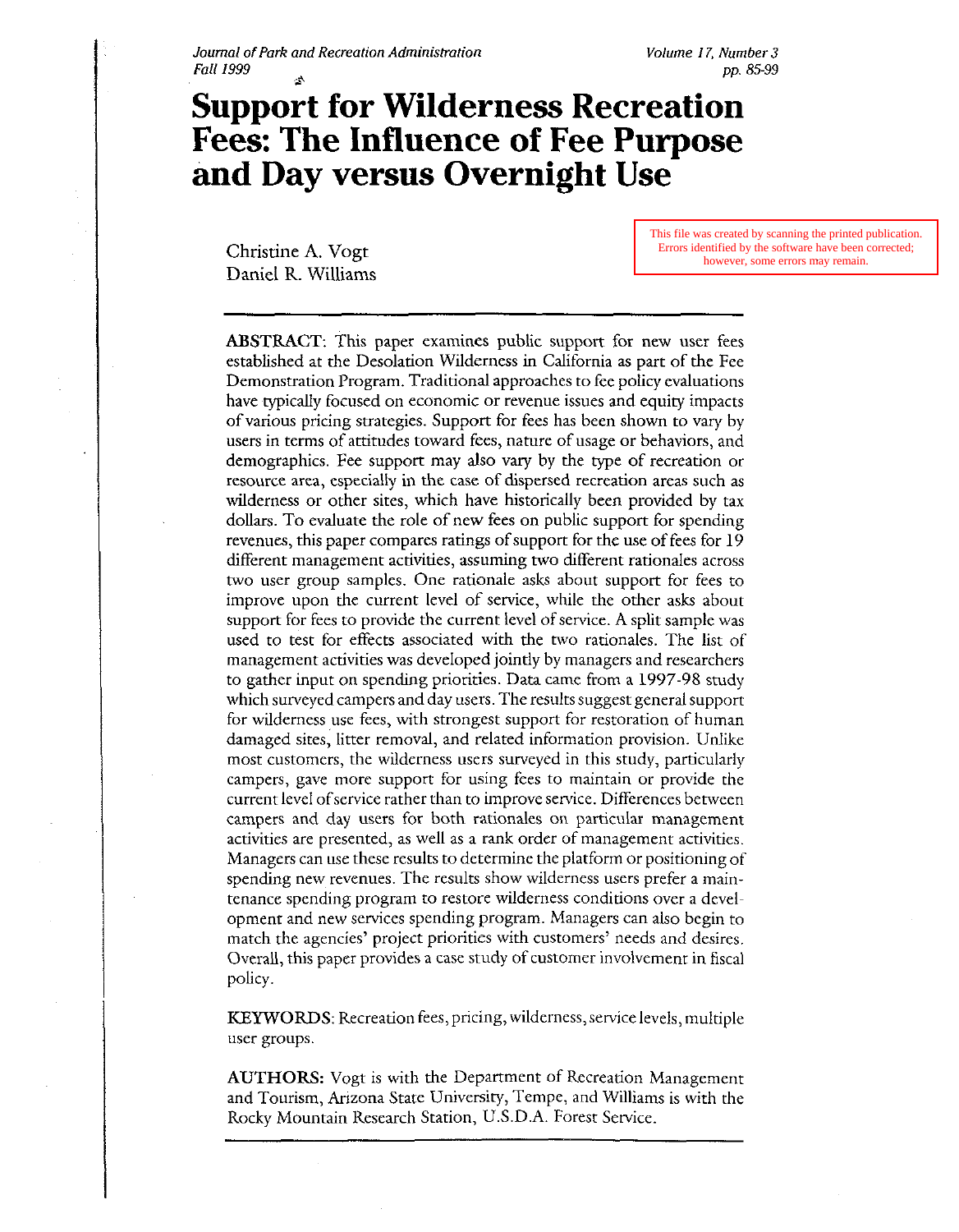# **Introduction**

The U.S. Congress has directed federal land management agencies to examine the feasibility of using recreation use fees to recover a greater proportion of the costs of operating and maintaining recreation programs. This legislation authorizes fees for recreation on developed and undeveloped lands, such as Congressionally designated wilderness areas. This represents a significant departure from past fee collection practices, which have generally applied fees only to developed sites where there are significant investments in facilities and infrastructure. Wilderness areas, by contrast, contain little in the way of facilities and infrastructure and lack a history of recreation use fees. In response to the new policy, the U.S. Forest Service in the summer of 1997 established Desolation Wilderness Area in northern California as a demonstration site in order to evaluate public responses to wilderness use fees. The purpose of this paper is to report on some of the findings of that evaluation effort.

From a business or marketing approach, the evaluation of pricing strategies typically focuses on the impact to revenue. As a result, the major consideration in pricing is the degree to which consumers will accept higher prices (McCarville, 1996a; Becker, Berrier, & Barker, 1985; Fesenmaier & Schroeder, 1983). However, as a matter of public policy, any departure from the well-established history of subsidized federal recreation programs is likely to raise questions among the public regarding the rationale and purpose for the introduction or increase of fees (McCarville, Reiling,  $\&$ White, 1996; McCarville, 1995; Walsh, Peterson, & McKean, 1989; McCarville & Crompton, 1987). This is especially likely when fees are applied to previously unpriced services such as access to relatively undeveloped sites like wilderness.

One public reaction to the promulgation of fees for wilderness access is concern about fairness. Fairness has received comparably little attention in either economics or marketing (McCarville et al., 1996; Kahneman, Knetsch, & Thaler, 1986). Distinct from the equity of price increases (e.g., the impact to economically disadvantaged groups-an important subject in its own right, but not the subject of this study), fairness has to do with consumers' perceptions of the reasons or justification for price increases. For example, during the oil crisis of the 1970s, the public thought the increase in gasoline prices was an unfair attempt by oil companies to exploit the embargo by OPEC. Though consumers are inclined to judge prices on the basis of fairness, the concept of fairness has had essentially no role in standard economic models of the efficient, profit-maximizing organization. As Kahneman et al. (1986) put it: "The economic agent is assumed to be law-abiding but not fair-if fairness implies that some legal opportunities for gain are not exploited" (p. 102). They conclude that perceptions of fairness are strongly influenced by how the issue of the price increase is framed. For example, with respect to housing rental prices, they found demand-induced price increases, not resulting from an increase in costs, tend to be judged as unfair. If consumers are inclined to hold private firms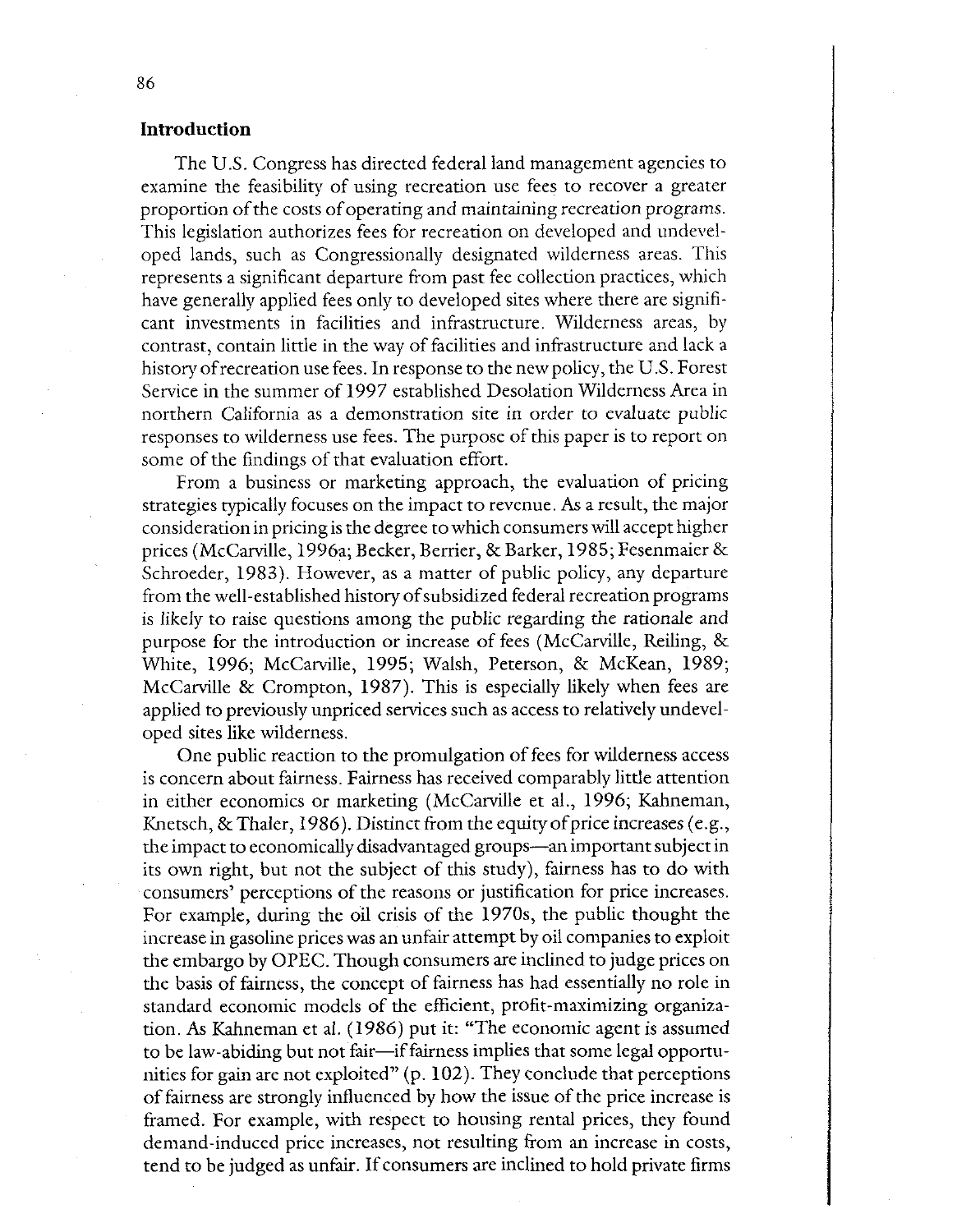to standards of fairness, then it seems reasonable to expect them to hold public service organizations to at least as high a standard. Besides fairness, many other factors influence how providers set prices such as cost recovery, surplus maximization, competition, and manufacturer-suggested price (Crompton & Lamb, 1986).

In the past ten years, studies have examined public and consumer perceptions ofnew or increased fees and the rationale for price adjustments. These studies suggest recreationists' reactions to price increases are complicated by a history of subsidized prices. For example, McCarville and Crompton (1987) make a distinction between willingness-to-pay (a measure of consumer demand) and reference price (what consumers expect to pay), with the latter strongly influenced by pricing history. They found that providing information to the public about delivery costs and the price of substitutes could increase the reference price because it draws attention to the "true" cost of delivering the recreation service. Similarly, McCarville (1996) found that the price last paid serves as an anchor or reference point influencing current price expectations. In other words, it appears that public acceptance of price increases are contingent on both pricing history and the justification of the increase.

Aside from perceived fairness, a second factor which may influence public reaction to wilderness fees is the nature and meaning of wilderness. The public value and purpose of wilderness is not just associated with its operation and maintenance as a recreation site, but pertains to broader goals of preservation and protection of nature (McCloskey, 1990). The question naturally arises as to how the fees might advance or detract from these preservation goals. In addition, the recreational value of wilderness is strongly associated with the "primitive" character of wilderness. Consequently, wilderness users may also be inclined to question how the money will be used in terms of maintaining or improving the wilderness experience. Based on the studies by McCarville and associates (McCarville et al., 1996; McCarville, 1996b; McCarville, 1995; McCarville & Crompton, 1987) suggesting people need a rationale for fee increases, one would expect that fee support will be related to the perception of getting more value for the money. That is, support should be greater if the money raised is seen as helping to improve service, to return a resource to a prior state of condition, or to cover unfunded expenses for operating the site. For wilderness, however, this may not be the case. Wilderness users who value primitiveness may not want "more" services and facilities. As a consequence, they may be less supportive of fees when the rationale given is the need for additional facilities and services that they consider unnecessary for a wilderness experience.

To evaluate public support for the new fee policy, particularly in an area managed for wilderness qualities, this paper examined wilderness users' support for using fee revenues for various purposes (e.g., providing information, staff training, ranger patrols, trail maintenance, litter removal). Specifically, this paper compares how day users and campers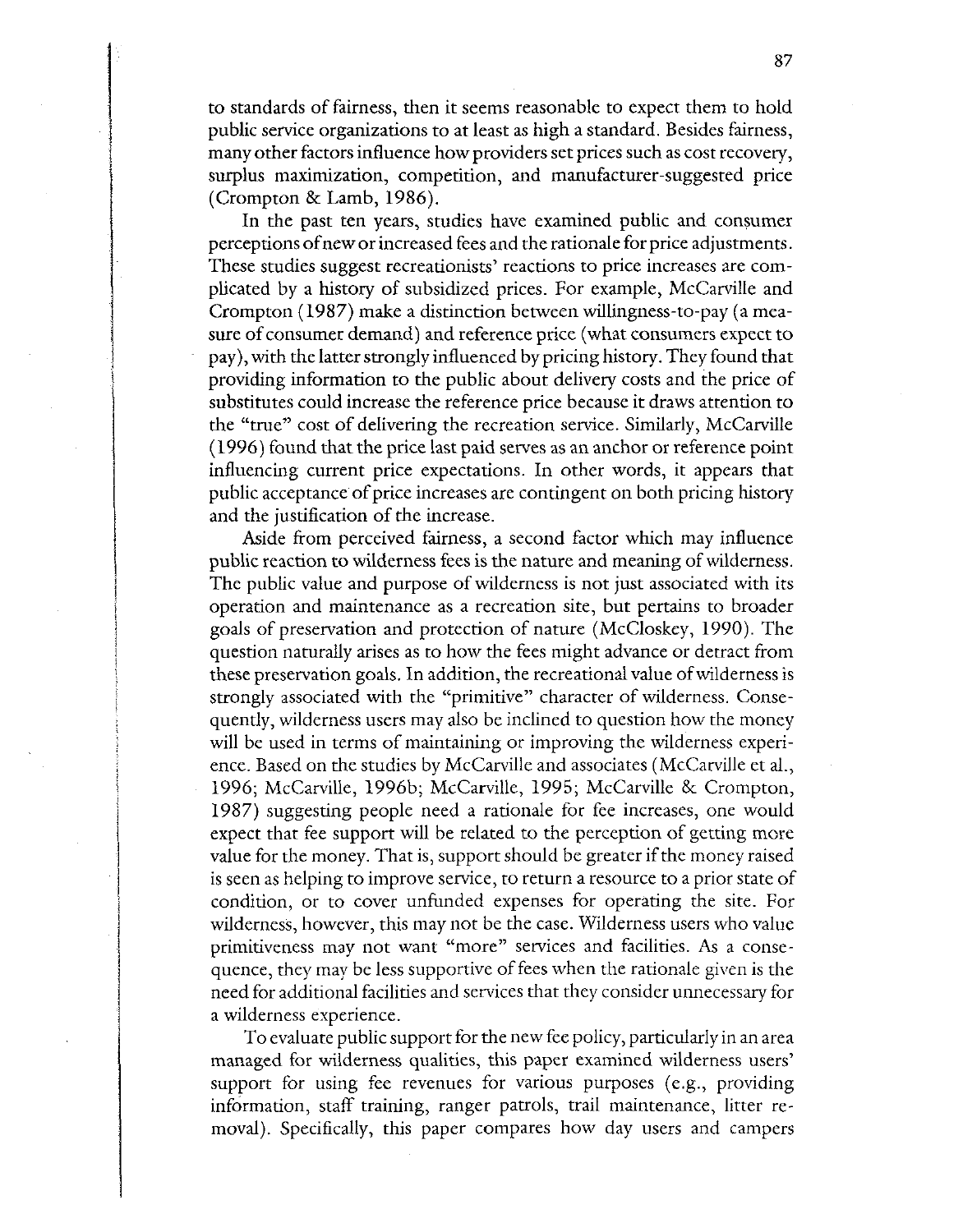evaluate uses of fee revenue under two alternative assumptions of service levels. One level is to "improve service" and the other is to "maintain the provision of existing services." The results will allow public recreation managers to consider fiscal decision making from the consumers' perspective.

# **Study Design**

### The Fee Policy and Desolation Wilderness

In response to the Fee Demonstration legislation, the Forest Service selected the Desolation Wilderness as one of the test sites and launched a comprehensive yearlong visitor survey to evaluate the public's response to the new fees. Established in 1969, the Desolation Wilderness is a 63,469 acre area located in the Sierra Nevada mountain range just west of the Lake Tahoe Basin in California. Lake Tahoe is a popular tourist and seasonal home resort area which is accessible to large urban populations in California (particularly people residing in the Sacramento Valley and the San Francisco Bay Area) and western Nevada (particularly Reno). Desolation's proximity to Lake Tahoe produces high proportions of tourist-oriented day users who make spontaneous decisions to visit the wilderness. It also produces a large local resident user group with well-established traditions of use. Many of the locals see the Desolation as their backyard playland or escape. The popularity and accessibility of Desolation to both local residents and more distant tourists were significant factors in its selection as a fee demonstration area. Also significant from a research standpoint, Desolation Wilderness has been the site of several previous studies which provide good historical data on use and user characteristics. Also facilitating the study, the area has a well-established permit system with high compliance, providing a convenient sampling method. Campers at Desolation have been required to obtain a permit since 1972, and limits on the number of permits available were established in 1978. Up to 50 percent of available permits are issued through a reservation system and there is a \$5.00 fee for the reservation, justified by the extra administrative expense. The remaining permits are issued on a first-come, first-serve basis at no charge. In addition, day users are also required to get permits, although there are no limits on the number of day use permits issued. Day-use permit stations are located at main trailheads and near parking lots and are self-serve.

In response to the Fee Demonstration Program, the Forest Service established the following fee schedule at the beginning ofthe 1997 summer season:

\$5.00 to reserve a permit (as before)

\$5 .OO/night/person

\$10.00/person/2 or more nights

\$100/group maximum

\$30 for an annual camping pass

\$3/day (day use only) parking permit at the Eagle Falls trailhead.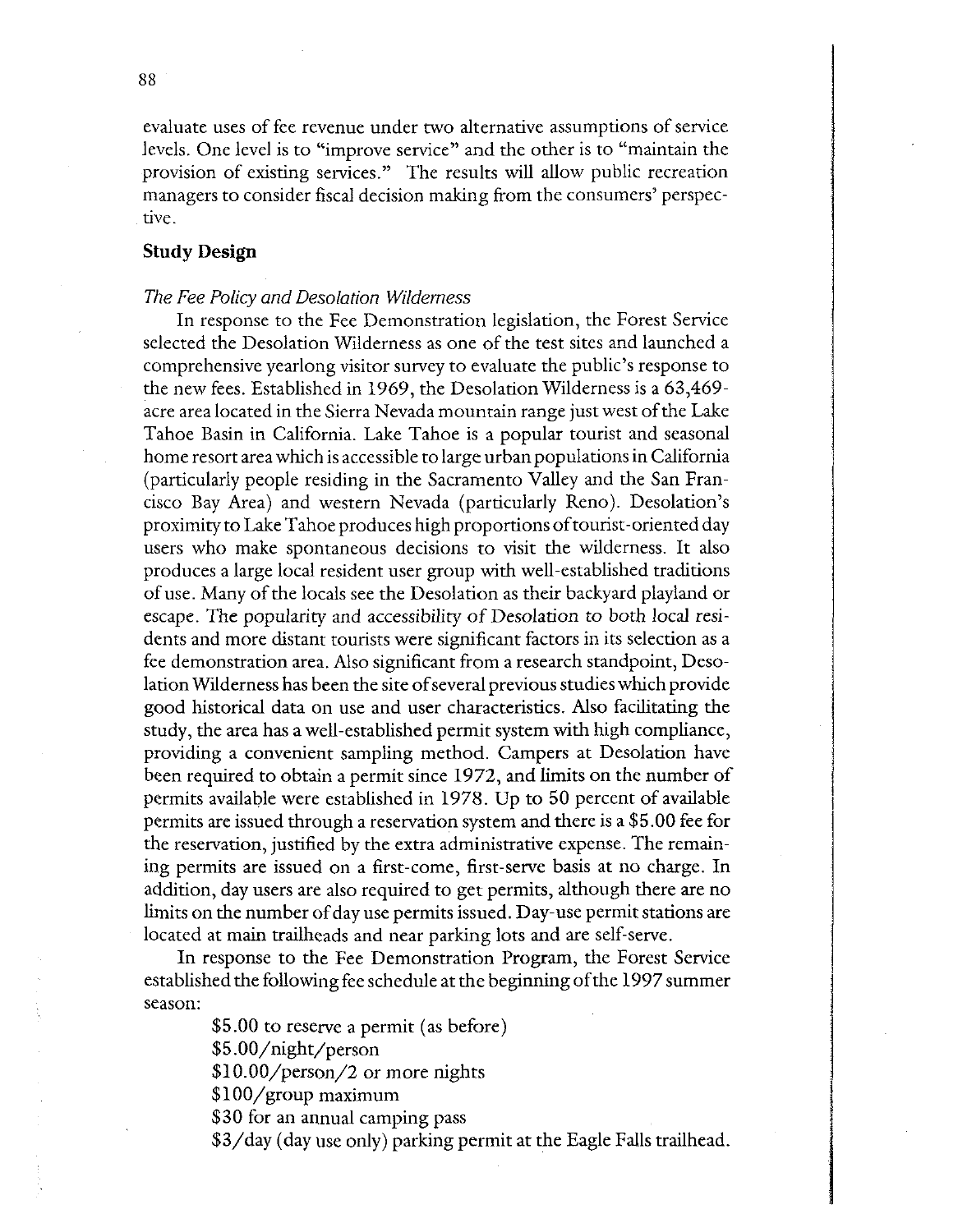The decision to use the Desolation Wilderness as a fee demonstration site received considerable local publicity. At the time the overnight camping fee policy was established, there was also some discussion ofestablishing a day-use fee. The decision on the day-use fee was postponed, but based on coverage in local newspapers and radio and direct public feedback given to Forest Service personnel, there appeared to be considerable local resistance to the proposal. Since the day-use fee was a policy alternative being considered, questions about day-use fees were included in the questionnaire.

#### *Sampling Design*

Following procedures established in a 1990 user study, overnight campers were sampled from the overnight permits issued at Forest Service offices of the Eldorado National Forest and the Lake Tahoe Basin Management Unit. Questionnaires were mailed to the individuals who requested a permit for an overnight Desolation visit to take place between June 1, 1997, and May 31, 1998. A similar sample of day-use permits was also drawn between July 1, 1997 and June 30, 1998. Surveys were mailed throughout the year shortly after the trip associated with the permit was to have been completed. Three follow-up mailings were employed. Apostcard reminder was sent one week after the initial mailing. A second and even a third questionnaire were mailed two and four weeks later as needed.

The initial target sample size for day-use and overnight permits was 667 for each user group and each form based on the assumption a 75 percent response rate would be achieved (the 1990 study produced an 83 percent response rate). Given the annual average number of permits issued for the Desolation over the previous five years, permits were sampled using a constant interval of nine with a random start between one and nine (a different random start was used for each form). Due mostly to a smaller number of permits being issued than expected, the resulting sample sizes were lower than expected, but still quite adequate for statistical analysis. For campers, the sample size for Form A was 320 useable returned questionnaires out of448 sent, for a response rate of 71 percent overall return rate. For campers using Form B, 314 useable questionnaires were returned out of 450 sent, for an overall response rate of 70 percent. For day use, the sample size for Form A was 632 surveys mailed with 382 returned (65%). For day-use Form B, 632 surveys were mailed with 407 returned (67%).

#### *Variable Measurement and Data Analysis*

Support for the wilderness fee was evaluated using a set of intervalscaled questions about 19 possible uses of the new fees. A five-point scale was used where "1" equals strongly support and "5" equals strongly opposed. The fee use list was developed during a team meeting with researchers and Forest Service managers and staff. Both groups were interested in how spending to either maintain current levels or to improve on current levels would be received by campers and day users. The number of possible spending categories precluded us from asking all 19 items twice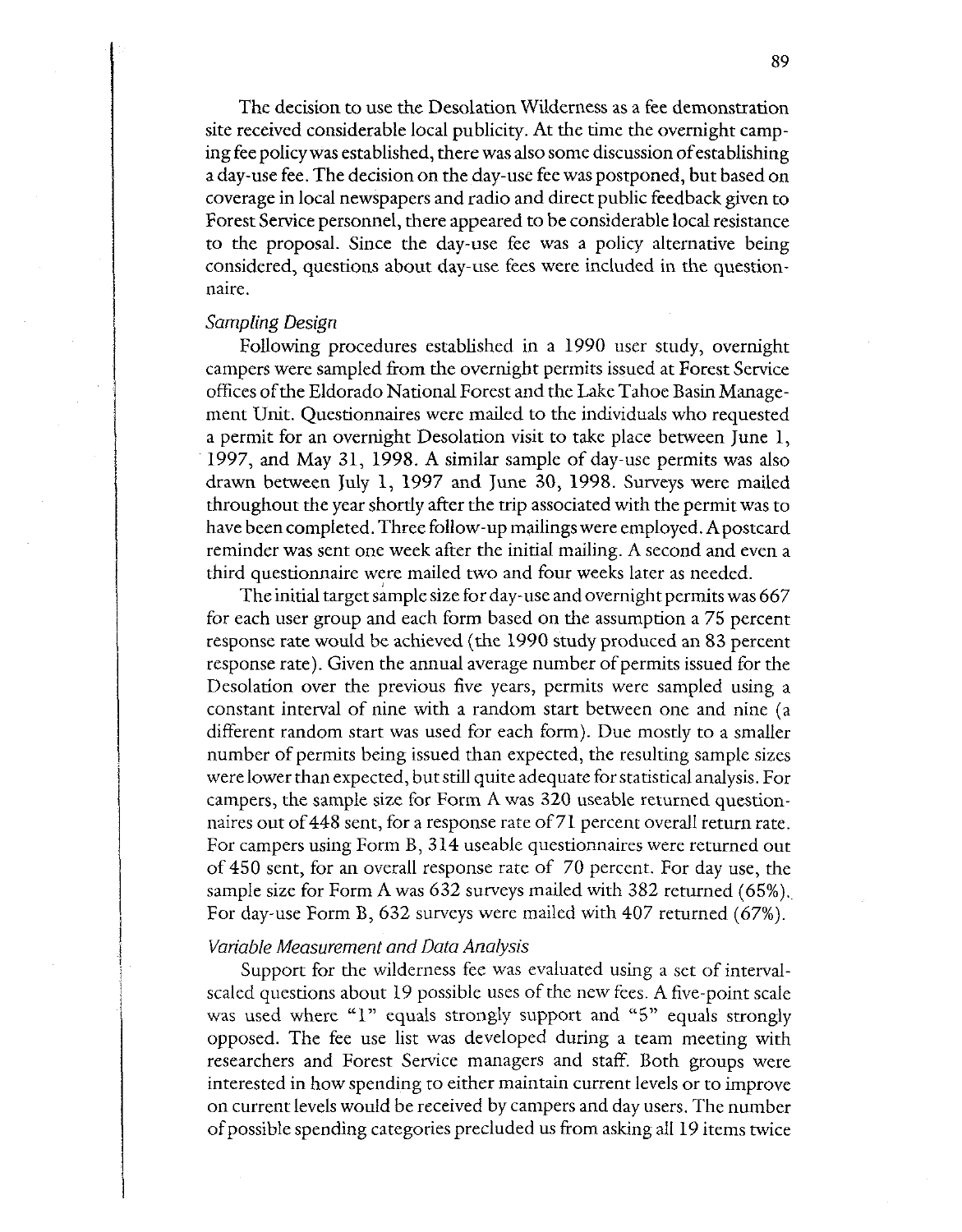(i.e., maintain condition, improve condition), so a split-sample or two survey instruments was adopted. One-half of the day users and overnight campers were asked to respond to "improve upon the current level of the following services, facilities, and Desolation management/protection activities." The other half of the day users and overnight campers were asked to respond to "provide the current level or maintain conditions." In total, four forms of the questionnaire were developed (two forms for day use and two forms for overnight use). Figure 1 displays the two user groups, two conditions, and four samples or sub datasets. Group CA are campers who responded to improving conditions with the spending of fees, Group CB are campers who responded to maintaining conditions, Group DA are day users who responded to improving conditions, and Group DB are day users who responded to maintaining conditions. All groups are independent of each other.

| <b>Recreation Users</b> | <b>Fee Purpose</b>                                   |                                                |  |  |  |
|-------------------------|------------------------------------------------------|------------------------------------------------|--|--|--|
|                         | <b>Improve Current Conditions</b><br>(Survey Form A) | Maintain Current Conditions<br>(Survey Form B) |  |  |  |
| Campers                 | Group CA, $n=448$                                    | Group $CB$ , n= $314$                          |  |  |  |
| Day Users               | Group DA, $n=382$                                    | Group $DB$ , $n=407$                           |  |  |  |

**Figure 1 Matrix of Respondent Croups** 

In a design that used various forms of the questionnaire to test the effects of different word phrasing (i.e., improve, maintain), we were concerned the groups might be different in terms of demographics and/or concerned the groups might be different in terms of demographics and/or<br>there might be an overall impact of the form on responses. To evaluate the<br>impact of the same litter are used abusing an associated we compared. impact of the condition or word phrasing on responses, we compared campers and then day users on a set of questions that were the same on both forms. Most of these questions were asked of both recreation groups and were found before the questions where the condition was manipulated.

Specifically, overnight users only were asked to rate their feelings on the statement "Overall, the Desolation camping fees are a good thing" using a five-point strongly agree/strongly disagree Likert scale. Attitudes toward the amount of the camping fee on a five-point scale where "1" equals way too high, **"3"** equals about right, and "5" equals way too low, was asked just with the overnight sample. Day users were asked questions more appropriate to their visit and assessed fees. They were asked about whether the daily parking fee was too high, about right, or too low, as well as how the fees affected their enjoyment with the recreation experience on a scale where "1" equals greatly reduced enjoyment and "9" equals greatly increased enjoyment. Finally, all respondents were asked to rate their

1997年,1998年1992年,1998年,1998年,1998年,1999年,1999年,1999年,1999年,1999年,1999年,1999年,1999年,1999年,1999年,1999年<br>1999年,1999年,1999年,1999年,1999年,1999年,1999年,1999年,1999年,1999年,1999年,1999年,1999年,1999年,1999年,1999年,1999年,1999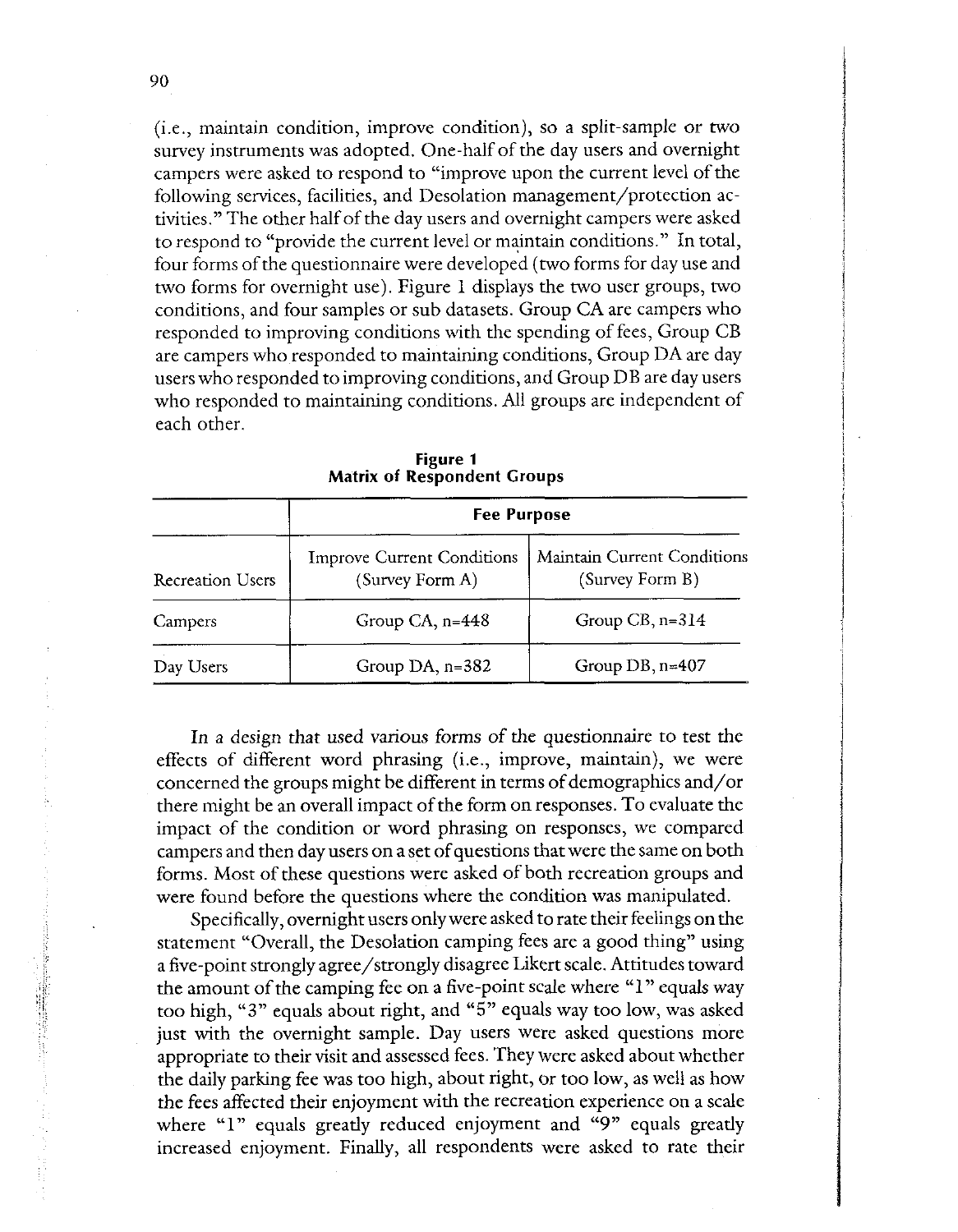acceptance of camping and day-use fees on a scale ranging from  $-2$  to  $+2$ (completely unacceptable to completely acceptable).

**As** shown in Table 1, we found no form effect to exist (i.e., no significant differences on conditions) for either sample (campers or day users). This allowed for the assumption that the form and/or a slight alteration ofthe question order did not cause statistical differences between the two subsamples within campers and day users. This meant we could be fairly confident the two factors we evaluated, that is, user group and fee purpose, were causing changes in ratings of management actions and not some influence brought on by **the** split sample design.

|                                                    |                                     | <u>Campers</u>                       |                                                                   |                                     | Day Users                            |                                                                   |
|----------------------------------------------------|-------------------------------------|--------------------------------------|-------------------------------------------------------------------|-------------------------------------|--------------------------------------|-------------------------------------------------------------------|
| Items to test form<br>effect:                      | Improve<br>Group<br>СA<br>$(N=320)$ | Maintain<br>Group<br>CВ<br>$(N=314)$ | Indepen-<br>dent<br>sample<br>T-test<br>with<br>signifi-<br>cance | Improve<br>Group<br>DA<br>$(N=382)$ | Maintain<br>Group<br>DB<br>$(N=407)$ | Indepen-<br>dent<br>sample<br>T-test<br>with<br>signifi-<br>cance |
| Overall the fees are<br>good thing a               | 2.41                                | 2.39                                 | n/s                                                               | n/a                                 | n/a                                  |                                                                   |
| Camping fee amount <sup>b</sup> 2.54               |                                     | 2.55                                 | n/s                                                               | n/a                                 | n/a                                  |                                                                   |
| Daily parking fee<br>amount b                      | n/a                                 | n/a                                  |                                                                   | 2.79                                | 2.74                                 | n/s                                                               |
| Effect of parking fee<br>on enjoyment <sup>c</sup> | n/a                                 | n/a                                  |                                                                   | 4.68                                | 4.72                                 | n/s                                                               |
| Acceptance of<br>wilderness camping<br>fees de     | .84                                 | .79                                  | n/s                                                               | .69                                 | .66                                  | n/s                                                               |
| Acceptance of<br>wilderness day-use<br>fee $d, f$  | $-09$                               | .03                                  | n/s                                                               | .31                                 | .15                                  | n/s                                                               |

| Table 1                                                     |  |  |  |  |  |  |
|-------------------------------------------------------------|--|--|--|--|--|--|
| Test of Form Effect, Desolation Wilderness Users, 1997-1998 |  |  |  |  |  |  |

 $n/s$ =no significant group differences

n/a=question not asked of that sample

<sup>a</sup> Scale is "1" equals strongly agree and "5" equals strongly disagree.

 $^{\rm b}$  Scale is "1" equals way too high, "3" equals about right, and "5" equals way too low.  $\epsilon$  Scale is "1" equals greatly reduced enjoyment and  $\epsilon$ 9" equals greatly increased enjoyment.

Scale is "-2" equals completely unacceptable and "2" equals completely acceptable. <sup>e</sup> ANOVA test across four groups  $F(3,1169) = 1.1$ , p=.34, no group differences were significant.<br><sup>f</sup> ANOVA test across four groups F(3,1170)=3.6,p=.014, groups CA and DA were

different at p=.012 level; however, no differences between campers or day users.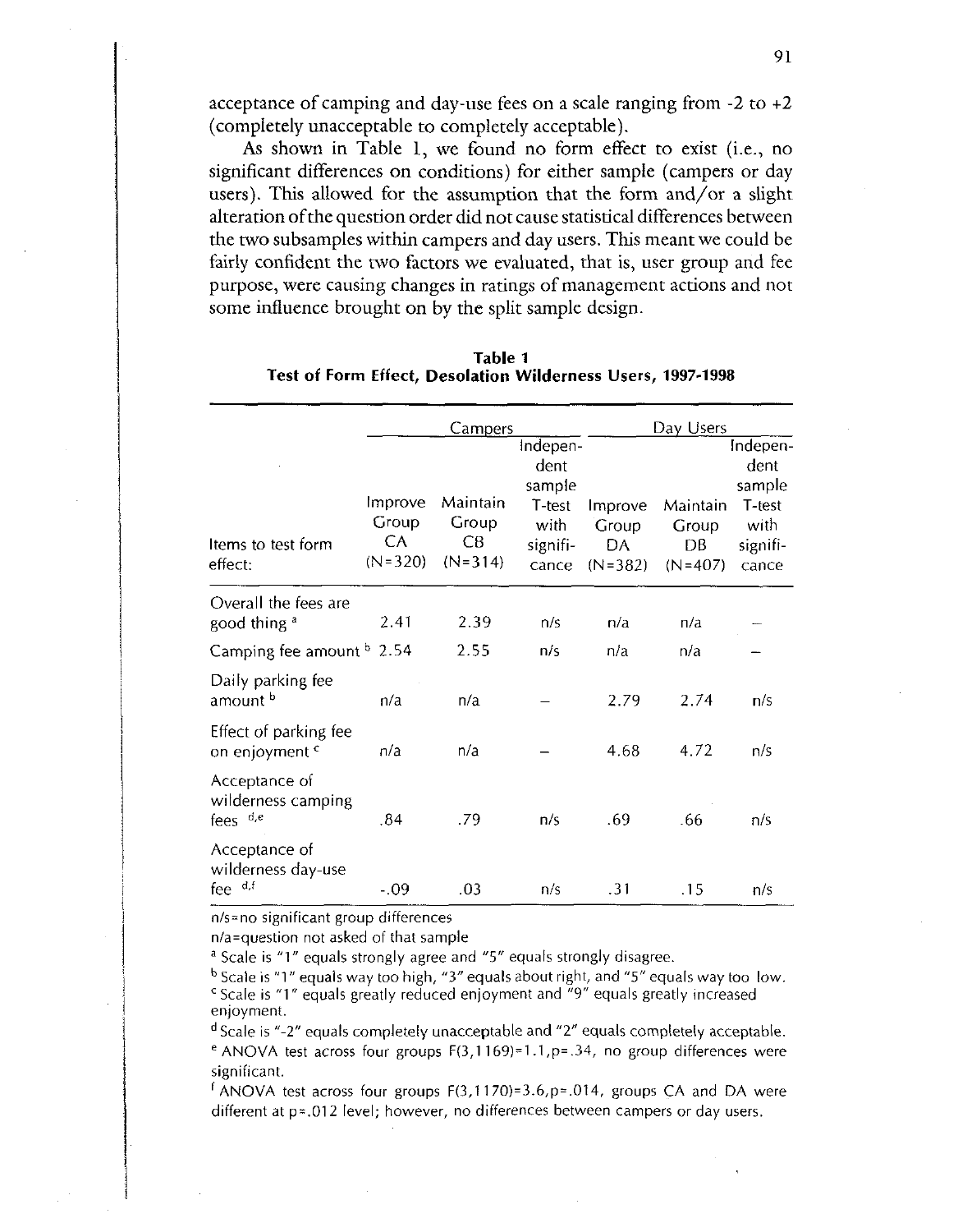|                                     | Campers         | Day Users      |  |
|-------------------------------------|-----------------|----------------|--|
| Gender: <sup>a</sup>                |                 |                |  |
| Men                                 | 75%             | 63%            |  |
| Women                               | 25%             | 37%            |  |
| Age (mean) <sup>b</sup>             | 39 yrs. old     | 43 yrs. old    |  |
| Education (mean)                    | 16 yrs.         | 16yrs.         |  |
| Income (in thousands, mode)         | \$50-\$75 (24%) | $$50-75(27%)$  |  |
| Ethnicity: <sup>c</sup>             |                 |                |  |
| White                               | 91%             | 92%            |  |
| Asian                               | $\overline{2}$  | 3              |  |
| Hispanic                            | $\overline{2}$  | $\overline{2}$ |  |
| Residential proximity: <sup>d</sup> |                 |                |  |
| Local                               | 14%             | 18%            |  |
| Regional                            | 25              | 23             |  |
| Out-of-area                         | 61              | 59             |  |

Table **2**  Dernozra~hic Characteristics, Desolation Wilderness, **1997-1998** 

 $a \text{X}^2 = 24.4$ , p<.001

 $b_{t=5.8, p<.001}$ 

' Other racelethnicity groups with fewer people are not shown.

Locals had zip codes from the Tahoe Basin area and Sierra Nevada mountain counties immediately adjacent to the California side of Lake Tahoe. Regions were from the Reno-Carson-Minden area of Nevada, or the foothills and central valley areas (e.g., Sacramento) on the California side of the Sierra Nevada mountain range. Out-of-area were all remaining respondents.

In addition to form effects tests, demographic profiles using descriptive statistics were created to further understand whether these groups we were comparing were relatively the same. Table 2 describes the respondents in demographic terms. Men were more likely to be respondents in the study with men making up a greater proportion in the camper sample than the day user sample  $(X^2=24.4, p<0.01)$ . The average age of the respondent was 39 years old in the camper sample and 43 years old in the day-use sample  $(t=5.8, p<0.01)$ . Both groups were represented by an average education level ofa college degree (16 years) and a modal income categoryof\$50,000 to \$75,000. The largest racial group was white. Both samples were predominantly from out-of-the-area (farther than Reno, Sacramento, or other nearby surrounding areas). While age and education were found to be different across the two user samples, we did not explore how these two variables might have influenced the two conditions or responses to management actions.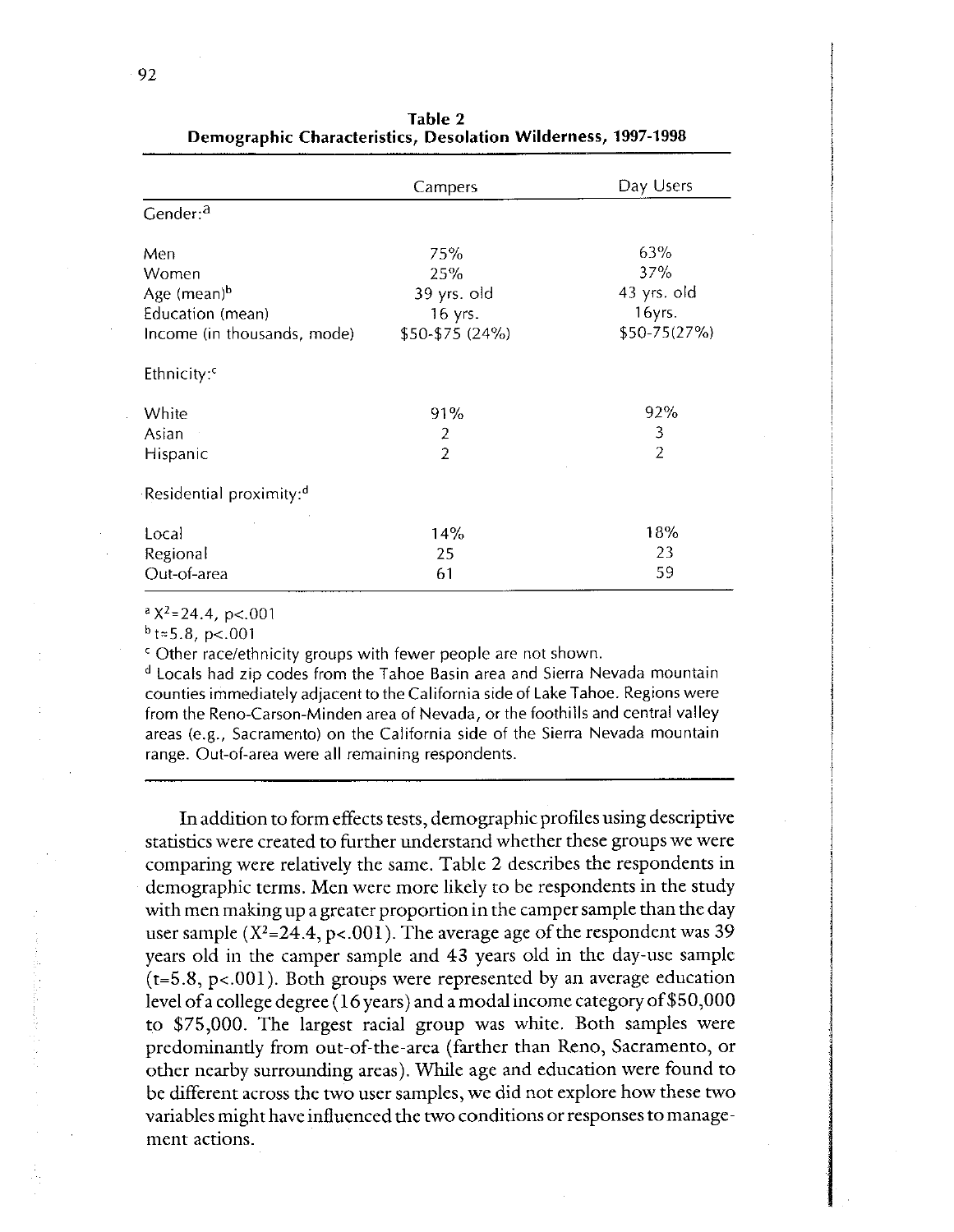A multiple dependent variable model (MANOVA) and a series of analyses ofvariance (ANOVAs) were used to determine whether wilderness campers are different from wilderness day users regarding the application of user fees by local Forest Service units. In the MANOVA model, one factor in the models was day users versus campers. The other factor in the model was the framing of the fee purpose (improve vs. maintain facilities and services). For the ANOVAs, a group variable was used with four categories (i.e., CA, CB, DA, DB). Tukey's multiple comparison post-hoc tests were used to assess which groups were different from each other. Given the large number of tests, the alpha level of .05 was divided by the number ofANOVAequations, thus avery conservative alpha level of ,003 was used to judge significant differences between groups.

# **Results**

A MANOVA test was used to determine whether the group classification (campers vs. day users) and/or purpose classification (improve vs. maintain) were effective in identifying differences across all 19 management activities. Both group (Wilks Lambda=.88, F=8.7, df=19,1237, p<.001) and purpose (Wilks Lambda=.83, F=13.l, df=19,1237, p<.001) classifications were significant. The interaction factor was not significant.

Table 3 reports the results of analysis of variance statistics on 19 management activities by user type and purpose of fees. In Table 3, means are reported for all groups, in addition to the ANOVA F-test and corresponding test to ascertain significant differences between the groups. Post hoc tests were used to detect which groups were different from each other. An additional notation used is less than  $(<)$  and greater than  $(>)$ . The closed point of the sign suggests the group is less supportive of the management activity, whereas the open sign suggests the group is more supportive of the management activity.

Table 3 shows nine of the 19 management activities considered for funding produced a significant difference ( $p \le 0.003$ ). These nine activities include information about recreation opportunities, reducing impacts, access to information at visitor centers, trailheads, rangers posted at trailheads, and using Internet; maintenance on the trails and trailheads; and finally, management for solitude experiences. The ten activities which were not rated differently between the four groups were information for interpretation, rules and regulations, health and safety; training for visitor center and ranger staff; patrolling at parking areas for safety reasons; rangers in high use areas; more efficient permit reservation system; restoring humandamagcd sites; and removing litter in the wilderness and at trailheads.

Campers who were asked to consider the "maintain" scenario generally held greater support of the management activities than the campers who were asked to consider the "improve" scenario. This relationship held up in all instances where a significant difference was found between the two camper groups. On four other items which held significant ANOVA results (information about other wilderness opportunities, information to reduce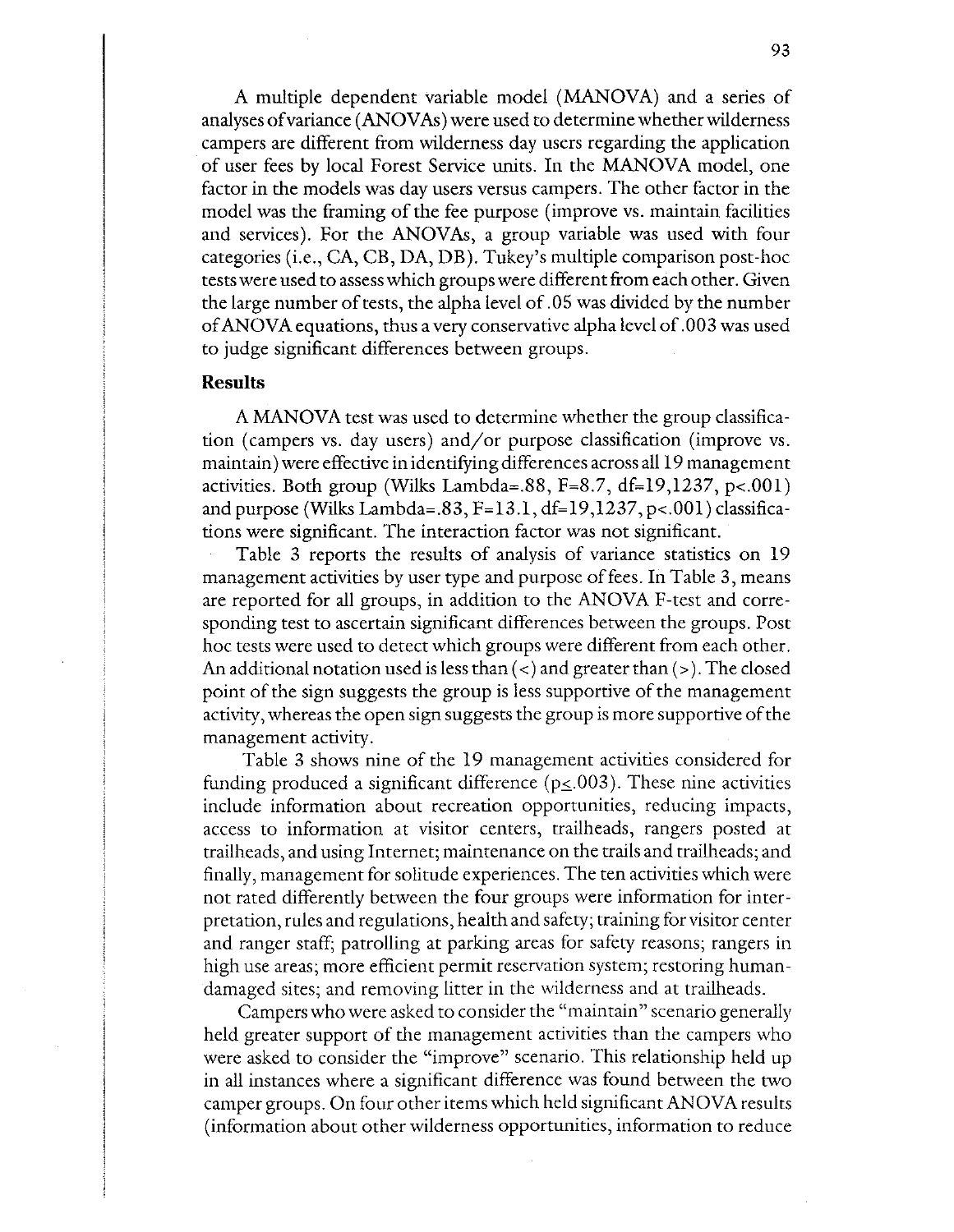impacts, access to information with ranger hours posted at trailheads, information on the Internet), the two camper groups rated the scales approximately the same.

|                                                                                                                                         |         | Campers  |                                                | Day Users |                                                   |                                                                                      |  |
|-----------------------------------------------------------------------------------------------------------------------------------------|---------|----------|------------------------------------------------|-----------|---------------------------------------------------|--------------------------------------------------------------------------------------|--|
|                                                                                                                                         |         |          |                                                |           | <b>ANOVA</b><br><b>TEST</b><br>with<br>degrees of |                                                                                      |  |
| Fees used for:                                                                                                                          | Improve | Maintain | Improve<br>Group CA Group CB Group DA Group DB | Maintain  | freedom<br>ficance                                | and signi- Tukey Post<br>Hoc Tests                                                   |  |
| Information about other<br>wilderness recreation<br>opportunities in the area 2.90                                                      |         | 2.63     | 2.67                                           | 2.57      | $F = 5.40$<br>$df = 3,1362$<br>$p = .001$         | $CACDB***$                                                                           |  |
| Information about ways<br>to reduce impacts in<br>wilderness                                                                            | 1.91    | 1.90     | 2.13                                           | 2.18      | $F = 7.23$<br>$d=3,1373$<br>$p = 0.000$           | $CB>DB**$                                                                            |  |
| Interpretive information<br>(wildlife, natural history) 2.42                                                                            |         | 2.39     | 2.25                                           | 2.28      | $F = 2.10$<br>$d = 3,1370$<br>p=.099              |                                                                                      |  |
| Information about rules<br>and regulations                                                                                              | 2.53    | 2.30     | 2.52                                           | 2.46      | $F = 3.19$<br>$d = 3,1365$<br>$p = 0.023$         |                                                                                      |  |
| Information about health<br>and safety for wilderness<br>travel (sunburn, drinking<br>water, hypothermia, situa-<br>tions with animals) | 2.58    | 2.33     | 2.51                                           | 2.50      | $F = 3.06$<br>$d = 3,1370$<br>$p = 0.027$         |                                                                                      |  |
| Training for visitor center<br>and ranger staff                                                                                         | 2.53    | 2.37     | 2.44                                           | 2.39      | $F = 1.36$<br>$d = 3,1361$<br>$p = .253$          |                                                                                      |  |
| Patrol at trailhead parking<br>facilities for safety/secu-<br>rity                                                                      | 2.55    | 2.44     | 2.47                                           | 2.47      | $F = .51$<br>df=3,1364<br>$p = 678$               |                                                                                      |  |
| Access to existing informa-<br>tion during open hours of<br>visitor center                                                              | 2.96    | 2.31     | 2.75                                           | 2.42      | $F = 29.03$<br>$d = 3,1348$<br>$p = .000$         | $CACCB***$<br>CA <db****<br>CB&gt;DA****<br/>DA<db****< td=""></db****<></db****<br> |  |
| Access to existing informa-<br>tion at trailheads                                                                                       | 2.63    | 2.20     | 2.30                                           | 2.15      | $F = 14.80$<br>$d = 3,1358$<br>$p = .000$         | CA <cb,da,<br>DB****</cb,da,<br>                                                     |  |

 $\bar{\mathcal{A}}$ 

**Table 3 Mean Comparisons for Campers and Day Users on Management Activities, Desolation Wilderness, 1997-1998 a**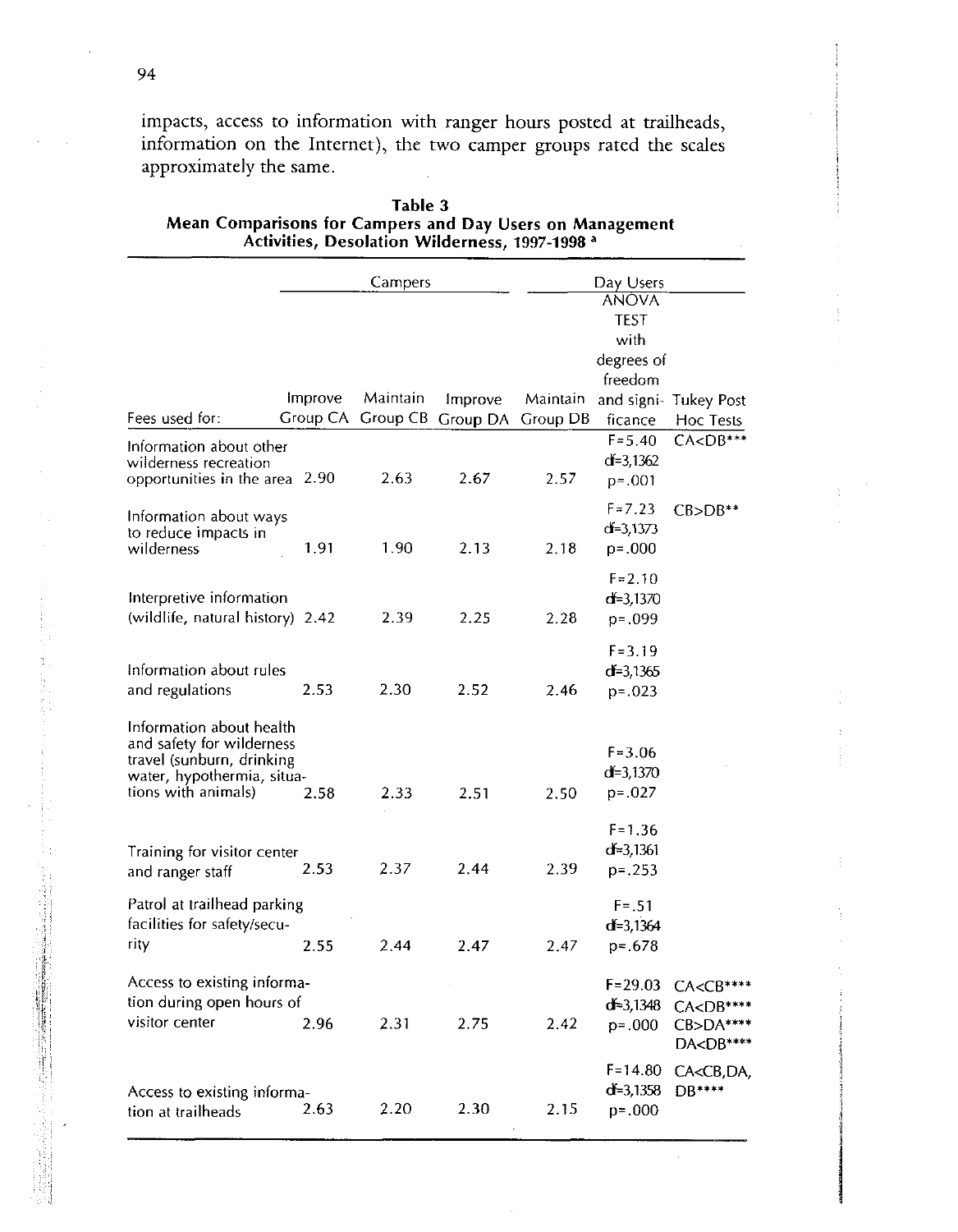|                                         | Campers |          |                                                | Day Users    |               |                                      |  |
|-----------------------------------------|---------|----------|------------------------------------------------|--------------|---------------|--------------------------------------|--|
|                                         |         |          |                                                | <b>ANOVA</b> |               |                                      |  |
|                                         |         |          |                                                |              | <b>TEST</b>   |                                      |  |
|                                         |         |          |                                                |              | with          |                                      |  |
|                                         |         |          |                                                |              | degrees of    |                                      |  |
|                                         | Improve | Maintain |                                                |              | freedom       |                                      |  |
| Fees used for:                          |         |          | Improve<br>Group CA Group CB Group DA Group DB | Maintain     | ficance       | and signi- Tukey Post                |  |
|                                         |         |          |                                                |              | $F = 4.71$    | Hoc Tests<br>$CA $                   |  |
| Access to existing informa-             |         |          |                                                |              | $d = 3,1350$  |                                      |  |
| tion with ranger hours at<br>trailheads | 2.85    | 2.64     | 2.65                                           | 2.55         | $p = .003$    |                                      |  |
|                                         |         |          |                                                |              |               |                                      |  |
| Access to existing informa-             |         |          |                                                |              | $F = 4.88$    | $CB>DA*$                             |  |
| tion posting on the Internet/           |         |          |                                                |              | $d=3,1356$    |                                      |  |
| www                                     | 2.76    | 2.46     | 2.77                                           | 2.62         | $p = .002$    |                                      |  |
| Wilderness rangers at                   |         |          |                                                |              | $F = 3.87$    |                                      |  |
| high use areas in the                   |         |          |                                                |              | $d = 3,1368$  |                                      |  |
| Wilderness                              | 2.30    | 2.04     | 2.25                                           | 2.13         | $p = .009$    |                                      |  |
|                                         |         |          |                                                |              | $F = 3.94$    |                                      |  |
| Efficiency of the permit                |         |          |                                                |              | $d = 3.1355$  |                                      |  |
| reservation system                      | 2.62    | 2.35     | 2.56                                           | 2.55         | $p = .008$    |                                      |  |
|                                         |         |          |                                                |              |               |                                      |  |
|                                         |         |          |                                                |              |               | F=10.90 CA <cb****< td=""></cb****<> |  |
| Trail maintenance (clearing             |         |          |                                                |              |               | d=3,1372 CB>DA****                   |  |
| trees, erosion control)                 | 2.13    | 1,71     | 2.05                                           | 1.88         | $p = 000$     |                                      |  |
|                                         |         |          |                                                |              | $F = 26.45$   | CA <cb, da,<="" td=""></cb,>         |  |
| Maintenance of trailhead                |         |          |                                                |              | d=3,1365      | $DB***$                              |  |
| rest room facilities                    | 2.66    | 2.19     | 2.20                                           | 2.01         | $p = 000$     |                                      |  |
|                                         |         |          |                                                |              |               |                                      |  |
| Restoration of human-                   |         |          |                                                |              | $F = 4.42$    |                                      |  |
| damaged sites (campsites,               |         |          |                                                |              | $df = 3,1369$ |                                      |  |
| trail, lakeshores)                      | 1.68    | 1.66     | 1.83                                           | 1.86         | $p = 0.004$   |                                      |  |
|                                         |         |          |                                                |              | $F = 3.96$    |                                      |  |
| Litter removal at trail-                |         |          |                                                |              | $d = 3.1368$  |                                      |  |
| heads                                   | 2.09    | 1.86     | 2.05                                           | 1.92         | $p = .008$    |                                      |  |
|                                         |         |          |                                                |              |               |                                      |  |
|                                         |         |          |                                                |              | $F = 1.76$    |                                      |  |
| Litter removal in the                   |         |          |                                                |              | $d = 3,1359$  |                                      |  |
| Wilderness                              | 1.90    | 1.79     | 1.96                                           | 1.88         | $p = 152$     |                                      |  |
|                                         |         |          |                                                |              |               |                                      |  |
|                                         |         |          |                                                |              | $F = 20.61$   | $CACCB***$                           |  |
| Solitude by controlling                 |         |          |                                                |              | $d = 3,1362$  | $CB>DA***$                           |  |
| the number of day users                 | -2.85   | 2.33     | 3.02                                           | 2.53         | $p = 0.000$   | DA <db****< td=""></db****<>         |  |

**Table 3 (Cont.)** 

Scale included "1" equals strongly support to "5" equals strongly oppose.

\*p=.003

\*\*p=.oo2

\*\*\*p=.001

 $***p<.001$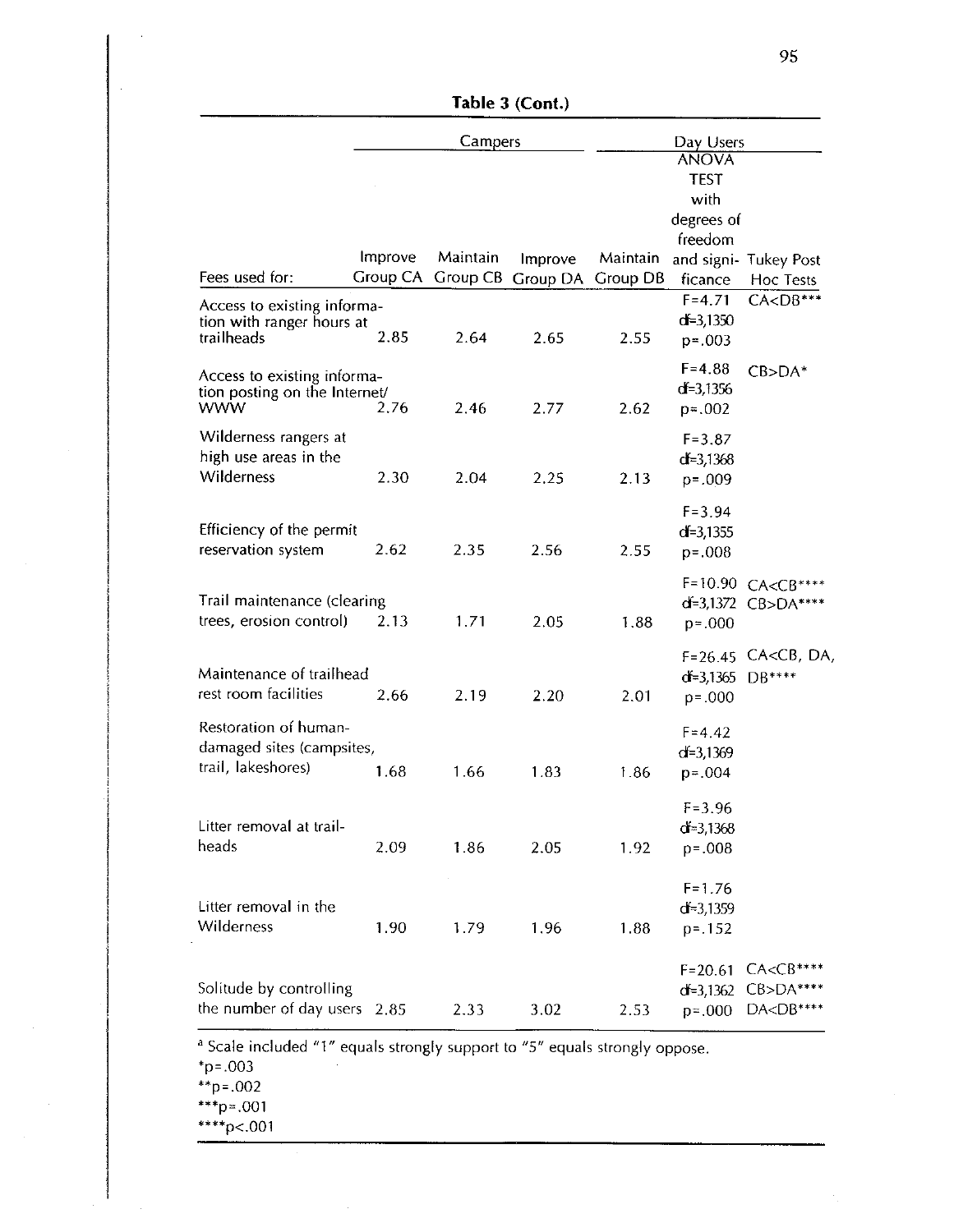Few significant differences were found between the two day-user groups. Only two management activities were viewed differently by the two day-user groups. In both items (i.e., access to information during open hours of the visitor center, solitude by controlling the number of day users), the group presented with spending directed at improvements showed less support than the group presented with spending to maintain current levels.

Another way of understanding users' priority for management actions was interpreting means into ranks from the highest to the lowest mean for descriptive purposes only. The four groups shared many ofthe same top-rated management activities, regardless of a maintain or improve funding action. **As**  shown in Table 4, restoration of human-damaged sites including campsites, trails, and lakeshore was the absolute top priority of all groups. All groups, except for the camper group with the maintain scenario, rated litter removal in wilderness areas as the second most important management activity. Litter removal at trailheads received at least a fourth-place rank by all of the groups. Two additional management activities which were highly supported were information about ways to reduce impacts in wilderness and trail maintenance including clearing trees and erosion control. All of these aforementioned management activities touch on ecology and preservation.

Besides using the rank table for considering management activities widely supported, the table can also reveal activities which were not supported. Three management activities were ranked in the last five positions by each of the four groups. These activities include access to information on the Internet, access to information by placing rangers at the trailheads, and providing information about other wilderness recreation opportunities in the area. Overall, the camper groups showed greater variation in their rankings than the day users. For instance, those campers who were asked to rate improved access to existing information during open visitor center hours ranked it in last place, whereas the campers who rated maintenance of current conditions ranked this same activity in 10th place. The purpose of these rankings is to shed additional light on user concerns that may turn into management actions funded by the Fee Demonstration Program.

#### **Discussion**

A multitude of studies have been completed in the last year or so to evaluate the federal recreation Fee Demonstration Program. Many different approaches have been taken to understand public support for new or increased fees to access public lands. One of the purposes of these fees is to provide additional revenue to local offices of the agencies to begin a new era of projects and programming. This study provides necessary information to the Forest Service unit involved and possibly other wilderness areas to evaluate their spending decisions in the upcoming years. This study attempted to show (and did show) that the rationale or positioning of the fee program does matter to the public. Users, and possibly citizens at large, have an opinion on how their user fees are spent. In the case of Desolation Wilderness, users, particularly campers, prefer a maintain or restoration fiscal policy.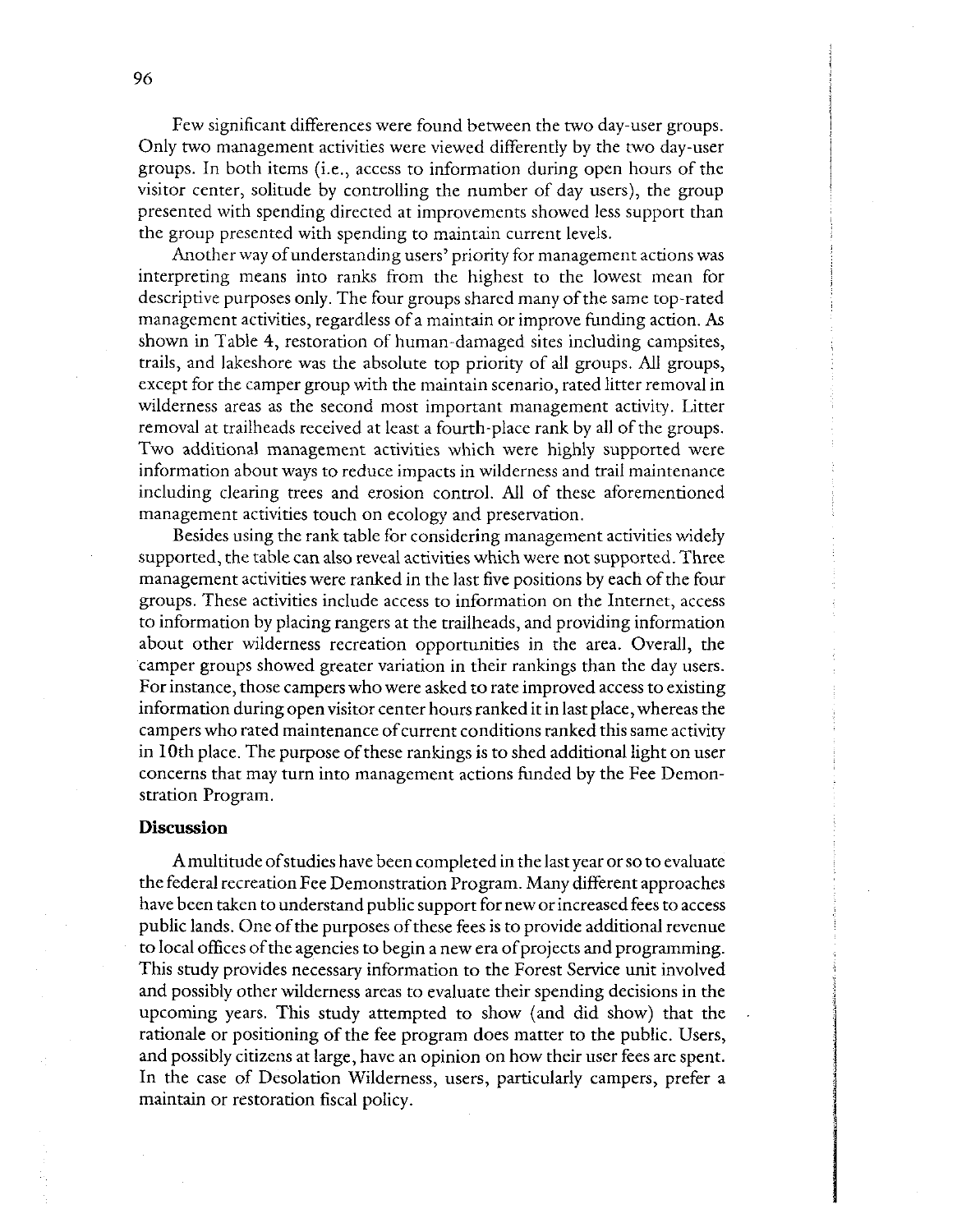| Table 4<br>Rank of Mean Scores on Management Activities,<br><b>Desolation Wilderness, 1997-1998</b> |  |                                                                                                   |           |  |  |  |  |
|-----------------------------------------------------------------------------------------------------|--|---------------------------------------------------------------------------------------------------|-----------|--|--|--|--|
|                                                                                                     |  | <b>Campers</b>                                                                                    | Day Users |  |  |  |  |
|                                                                                                     |  | Improve on Maintain Improve on Maintain<br>current level current level current level current leve |           |  |  |  |  |
| $d$ for:                                                                                            |  | Group CA Group CB Group DA Group DB                                                               |           |  |  |  |  |

# **Table 4**

|                                                                                                                                       | Group CA | current level current level current level current level | $m$ prove on $m$ <i>i</i> vidinality |                |
|---------------------------------------------------------------------------------------------------------------------------------------|----------|---------------------------------------------------------|--------------------------------------|----------------|
| Fees used for:                                                                                                                        |          | Group CB                                                | Group DA                             | Group DB       |
| Restoration of human-<br>damaged sites (campsites,<br>trails, lakeshores)                                                             | 1        | 1                                                       | 1                                    | $\mathbf{1}$   |
| Litter removal in the<br>wilderness                                                                                                   | 2        | 3                                                       | $\overline{2}$                       | $\overline{2}$ |
| Information about ways<br>to reduce impacts in<br>wilderness                                                                          | 3        | 5                                                       | 5                                    | 8              |
| Litter removal at trailheads                                                                                                          | 4        | 4                                                       | 3                                    | 4              |
| Trail maintenance (clearing<br>trees, erosion control)                                                                                | 5        | $\overline{2}$                                          | 3                                    | $\overline{a}$ |
| Wilderness rangers at<br>high use areas in the<br>wilderness                                                                          | 6        | 6                                                       | 7                                    | 6              |
| Interpretive information<br>(wildlife, natural history)                                                                               | 7        | 15                                                      | 7                                    | 9              |
| Training for visitor center<br>and ranger staff                                                                                       | 8        | 14                                                      | 10                                   | 10             |
| Information about rules and<br>regulations                                                                                            | 8 (tie)  | 9                                                       | 13                                   | 12             |
| Patrol at trailhead parking<br>facilities for safety/security                                                                         | 10       | 16                                                      | 12                                   | 13             |
| Information about health<br>and safety for wilderness<br>travel (sunburn, drinking<br>water, hypothermia,<br>situations with animals) | 11       | 11                                                      | 12                                   | 14             |
| Efficiency of the permit<br>reservation system                                                                                        | 12       | 13                                                      | 14                                   | 16             |
| Access to existing informa-<br>tion at trailheads                                                                                     | 13       | 8                                                       | 9                                    | 7              |
| Maintenance of trailhead<br>rest room facilities                                                                                      | 14       | 7                                                       | 6                                    | 5              |
| Access to existing informa-<br>tion posting on the Internet/<br><b>WWW</b>                                                            | 15       | 17                                                      | 18                                   | 19             |
| Access to existing informa-<br>tion with ranger hours at<br>trailheads                                                                | 16       | 19                                                      | 15                                   | 16             |
| Solitude by controlling<br>number of days                                                                                             | 16 (tie) | 11                                                      | 19                                   | 15             |
| Information about other<br>wilderness recreation<br>opportunities in the area                                                         | 18       | 18                                                      | 16                                   | 18             |
| Access to existing informa-<br>tion during open hours of<br>visitor center                                                            | 19       | 10                                                      | 17                                   | 11             |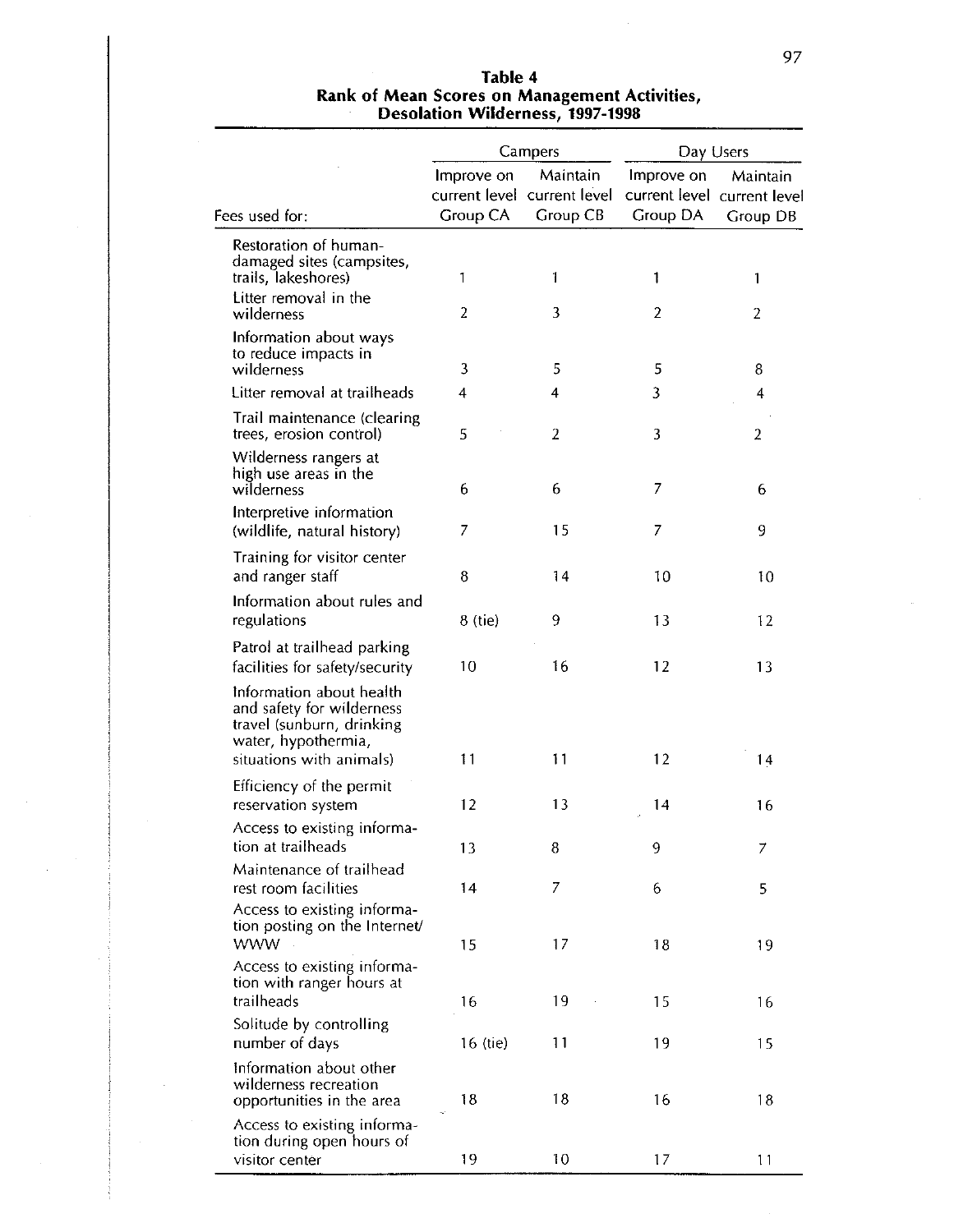More specifically, the results suggest a maintain spending program is favored over an improvement plan. It appears the wilderness recreation area users who were studied, particularly campers, were more supportive of maintaining current conditions. Day users were sometimes more supportive of a maintain position; however, on most of the management activities, day users did not rate maintenance any differently than improvement. Another important element of the findings is the types of projects users support. Campers and day users were often in agreement on these projects, particularly on the most supported efforts. Returning the wilderness back to more natural conditions "showing less of the wear and tear" of human impact was the desire of the respondents surveyed. This restoration effort should focus on areas like campsites, trails, and lakeshores. Mitigating erosion brought on by humans or nature and removal of litter and broken trees were also recommended as top funding priorities. Further, these respondents saw value in providing information to wilderness users on ways to reduce impacts, thus suggesting additional ways to achieve an ecological balance.

In times when value is a key word in service delivery (Upshaw, 1995), users or customers expect something extra or new for their payment. This trend would translate into the Forest Service making improvements to wilderness areas with the new revenues. However, as we also postulated, wilderness users may expect a different type of product or experience. The very essence of wilderness is a resource untouched and undeveloped. Respondents appear to have had this perspective in mind.

The results from campers were very clear with their support for a maintain position. Day users were less definitive on their support for maintaining over improving. This could be explained by the nature of the day user's experience. The study site attracts an assortment of day users who could be hikers traveling by foot deep into the wilderness or sightseers who park their car and walk for less than a mile. This latter group of day users may not identify with or understand the nature of wilderness. Thus the improvement scenario would not have the same meaning to the day users as it would to the campers.

The overall findings of this study might be considered by other wilderness resource areas to assist in their consideration of adopting the Fee Demonstration Program or in spending collected or future revenues. More broadly, this study provides a suggested set of questions and analyses for studying fee changes in a resource setting. A research study of this type can aid managers in budget processes which must prioritize funding facilities and programs that are attractive to their constituents. During budget sessions it can be quite difficult to balance several user groups' interests and also consider new development versus renovation alternatives. The positions users take on funding initiatives can reveal some valuable insights into social, environmental, and economic beliefs.